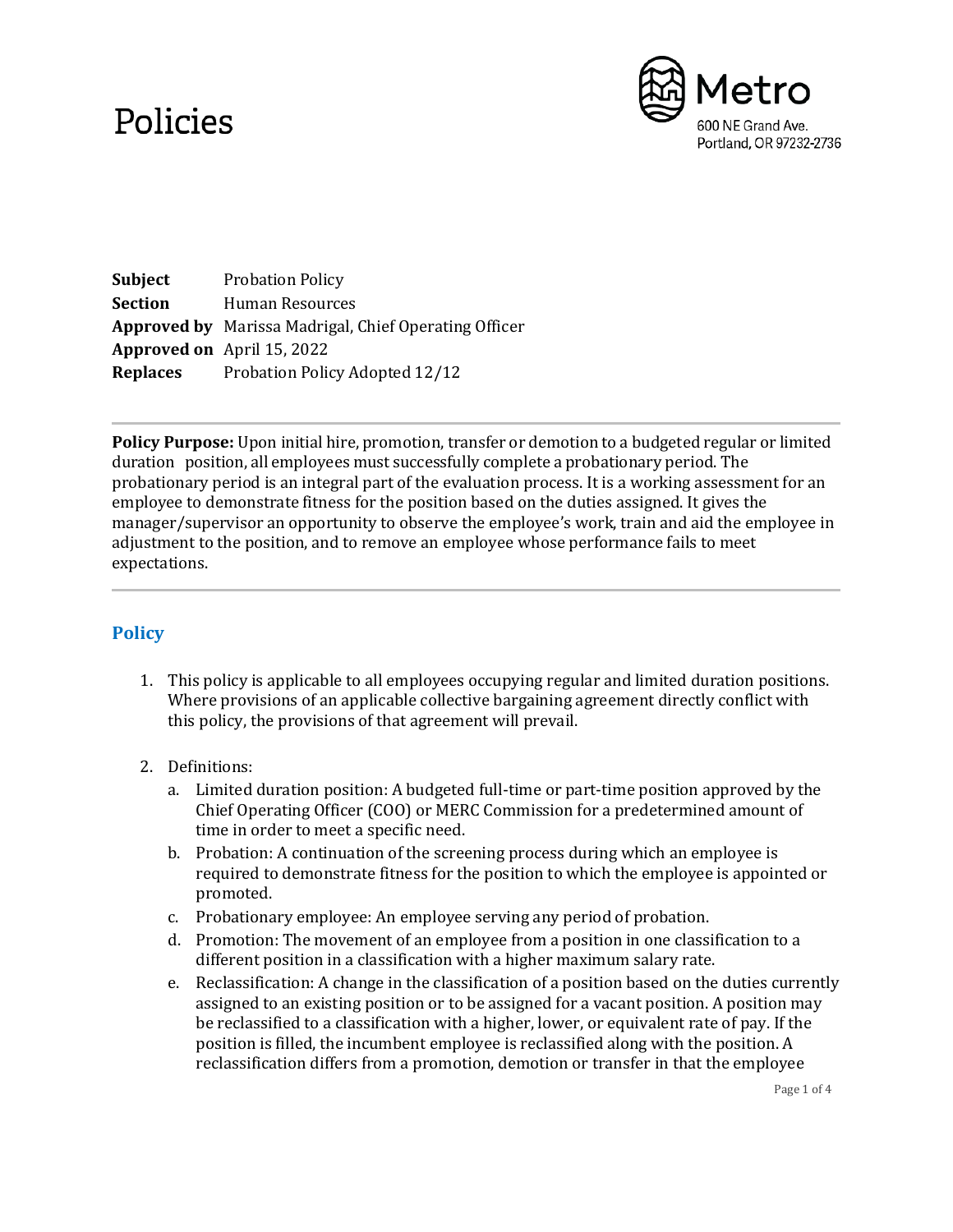does not move to a different position; rather, the position is changed to a different classification.

- f. Regular status employee: An employee who has successfully completed the initial probationary period and occupies a regular full-time or regular part-time position.
- g. Regular position: A budgeted full-time or part-time position approved by the Metro COO or MERC Commission for an ongoing, indefinite time period.
- 3. Upon initial hire, promotion, or lateral transfer to a regular or limited duration position, all employees must successfully complete a probationary period to demonstrate fitness for the position.
- 4. Successful completion of any probationary period is for Metro's internal screening process only and does not confer any form of tenure or other expectation of continued employment.
- 5. Duration. Probation begins on the date of appointment. Unless otherwise agreed to in a collective bargaining agreement, probationary periods have the following duration:
	- a. Six (6) months for newly hired into a regular or limited duration position.
	- b. Three (3) months for promotions, demotions, and transfers.
	- c. Three (3) months for employees promoted to or within management services.
- 6. Standard probation.
	- a. The probationary period for a part-time employee must include a minimum of 400 hours, which may require a longer probationary period.
	- b. If an employee is absent from work for a total of 10 or more days during probation, the probationary period will be extended by the number of days the employee was absent.
	- c. With the approval of the Department Director and Human Resources (HR) Director, a supervisor may extend an employee's probation. The supervisor must provide the employee a written explanation of the reasons for the extension, with a copy to the HR Department.
- 7. During initial probation, employees will accrue sick leave, vacation time and personal holidays.
	- a. Supervisors have discretion to grant probationary employees brief periods of leave without pay for illness for which the employee has insufficient accrued sick leave, for bereavement, or for any other appropriate purpose, subject to the department's operational needs.
	- b. Probationary employees may be entitled to additional types of leave as required by law.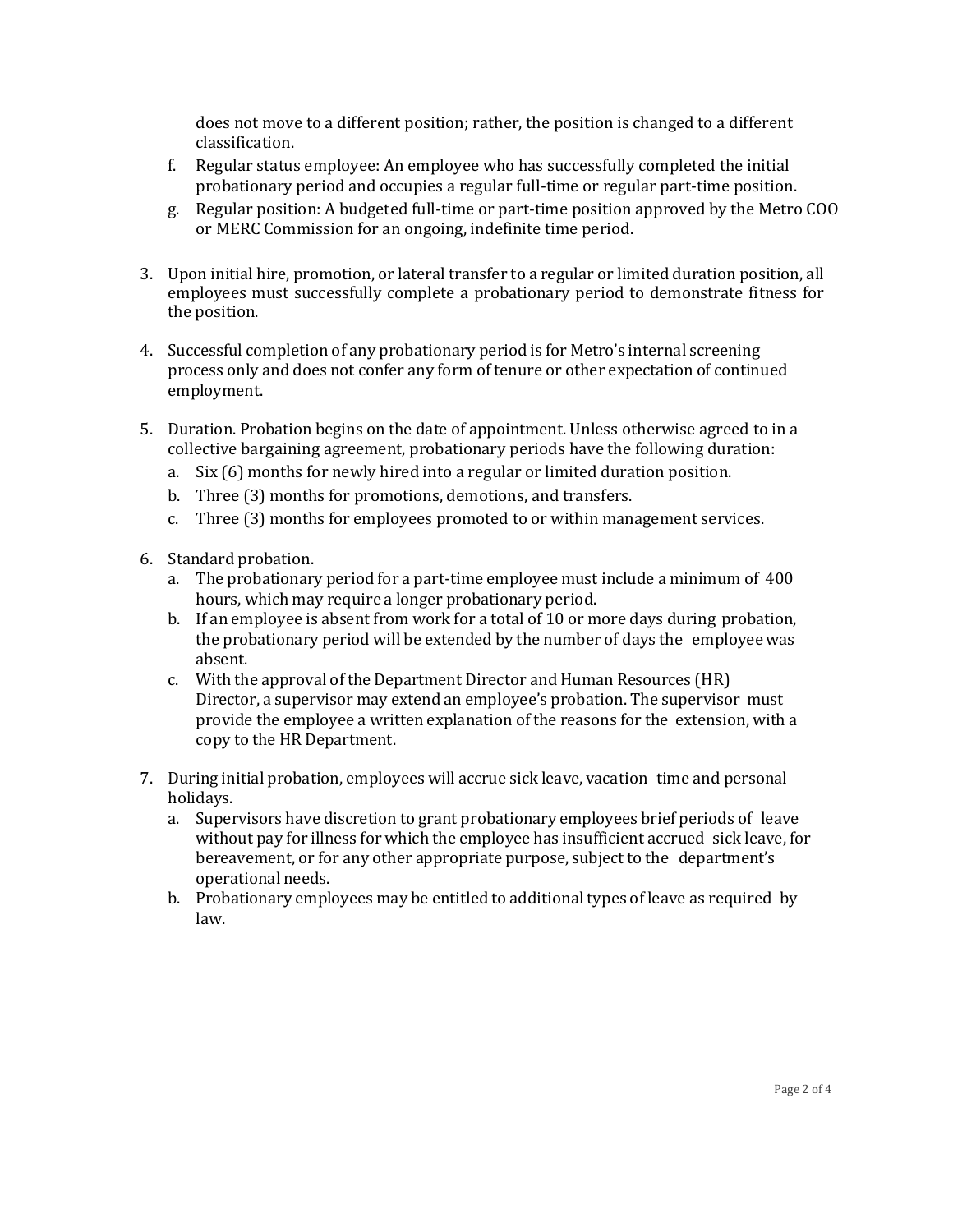- 8. Supervisors must evaluate employees' work performance and conduct at least twice during probation, once at or near the midpoint of the probationary period and again before the end of probation. Supervisors are encouraged to provide regular feedback in addition to formal performance evaluations.
	- a. If it is feasible and appropriate to do so, supervisors should notify the employee as soon as possible after conduct or performance problems arise to give the employee an opportunity to correct the problem.
	- b. Supervisors must submit performance evaluations to the Department Director and HR Department for review. Supervisors must consult with the Department Director and HR Director before terminating a probationary employee.
	- c. Before the conclusion of the probationary period, the supervisor must recommend whether the employee should be given regular status or terminated.
		- i. The supervisor's recommendation is subject to the Department Director's approval.
		- ii. If an employee does not pass probation, the supervisor must provide a written explanation to the employee with a copy to the HR Department.
- 9. Initial hire: All employees hired into a regular or limited duration position must complete a probationary period of six consecutive months of service.
	- a. Employees serving the initial six-month probationary period may be terminated without cause, with or without prior notice.
	- b. Successful completion of probation does not confer any form of tenure or a guarantee of continued employment. Non-represented employees are employed on an "at will" basis and can be terminated with or without cause in accordance with Metro's policies related to layoff and termination.
- 10. Application for promotion, demotion or transfer: Employees are permitted to apply for other positions at Metro while on initial probation but will be required to serve an additional probationary period upon beginning a new position.
- 11. Promotions, demotions, and transfers: Employees who are promoted, transferred, or voluntarily or involuntarily demoted and have completed initial probation at Metro must serve a three-month probationary period in the new position. Employees who have not completed initial probation must serve a complete six-month probationary period in the new position.
	- a. With the approval of the HR Director, the Department Director may reduce or waive this requirement if the employee has already completed initial probation and has previously demonstrated excellent performance in a position with the same or similar duties.
	- b. Employees who are unable to perform to the standards of the new position may be terminated. An employee in this situation is not entitled to reinstatement to the previous position but may apply for any suitable vacancy through the recruitment process.